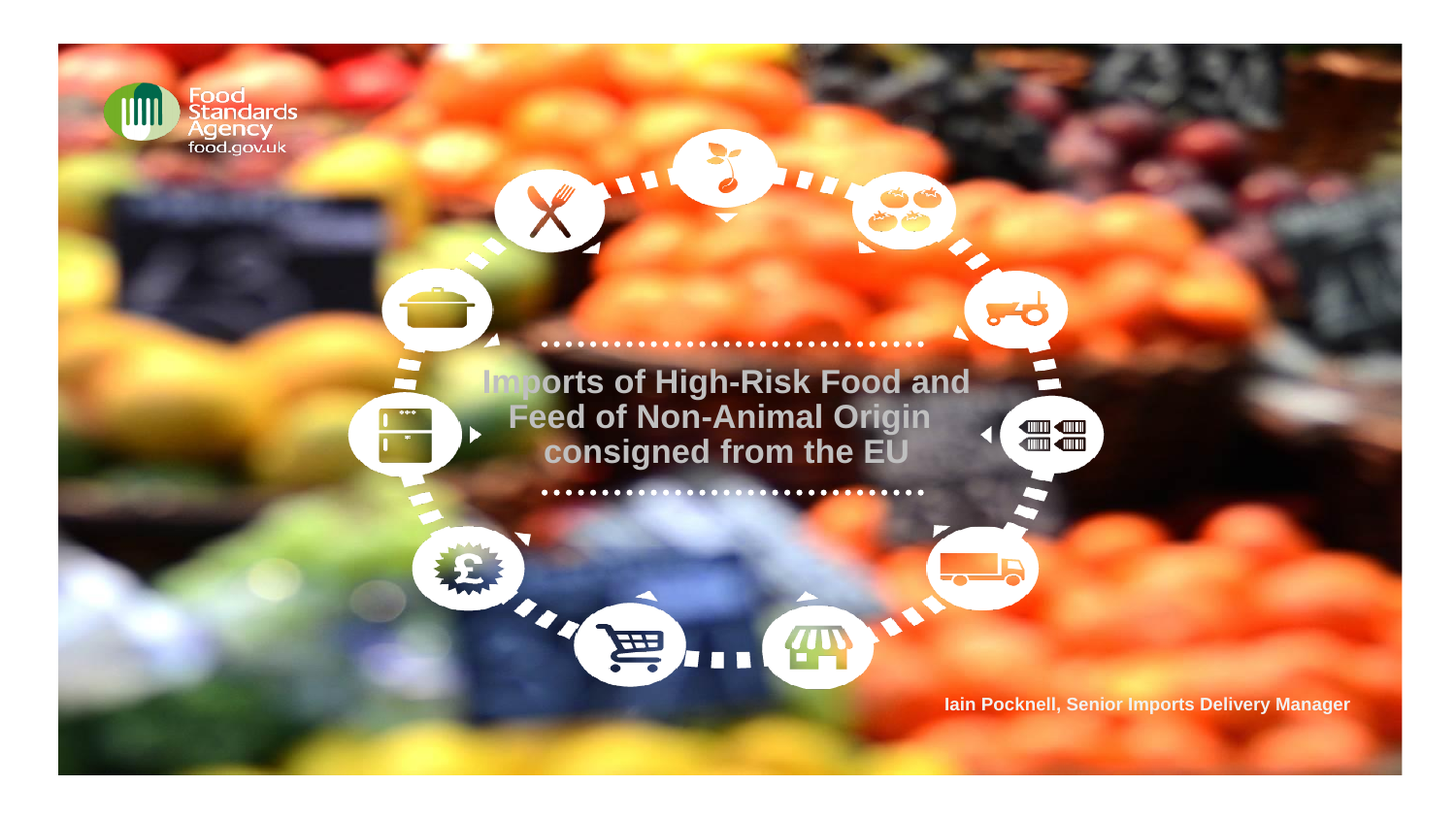➢ The [Border Operating Model](https://www.gov.uk/government/publications/the-border-operating-model) has been updated to reflect the changes to EU imports from  $1<sup>st</sup>$  January 2022 and  $1<sup>st</sup>$  July 2022.

 $\triangleright$  This presentation outlines the import of HRFNAO that arrives in the GB via an EU Member State.

 $\triangleright$  This presentation doesn't cover HRFNAO that is imported via the island of Ireland.

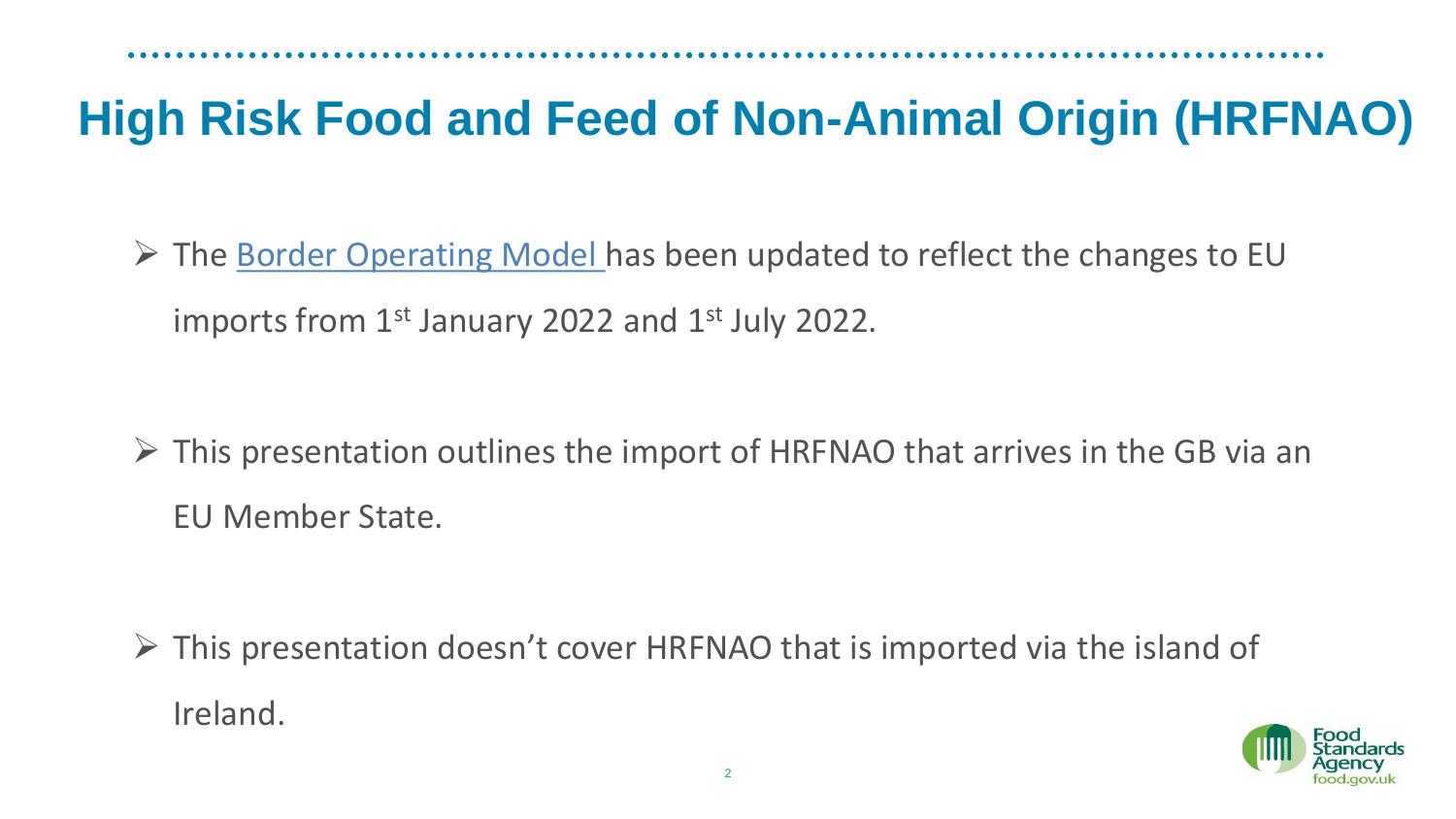

- $\triangleright$  Generally, food and feed not of animal origin can be imported from anywhere in the world, unless there are restrictions.
- $\triangleright$  Restrictions are in place for some food and feed from certain countries – this is what makes them a High-Risk Food or Feed of Non-Animal Origin (HRFNAO)

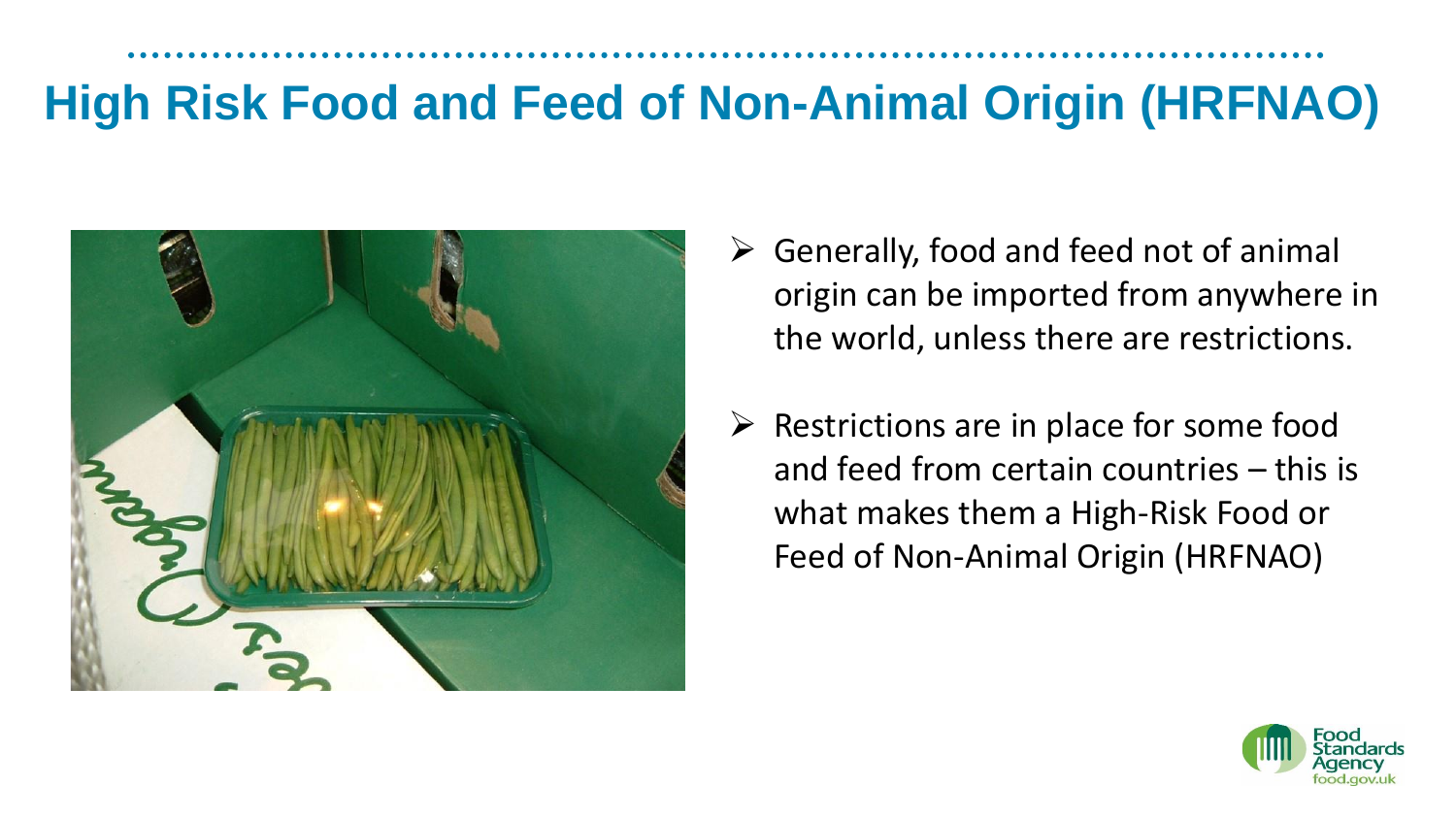➢ There is no HRFNAO that *originates* from EU Member States.

- ➢ HRFNAO imported into GB from EU Member States will have been:
	- ➢ **imported into the EU** or
	- ➢ will have **transited across the EU**.

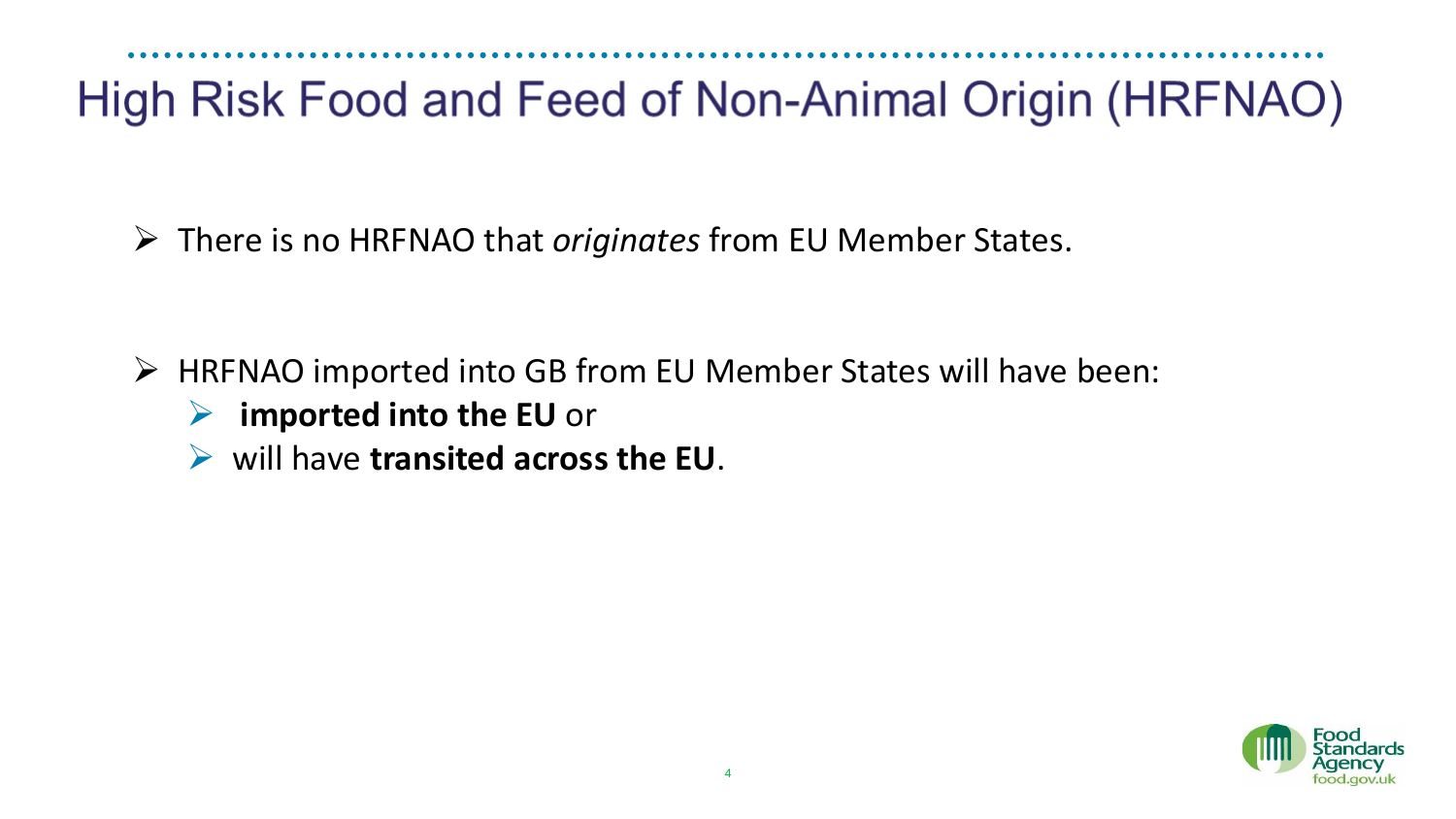**Since 1st January 2021**

- ➢ HRFNAO **on the EU market** has been able to enter through any point of entry into GB.
- ➢ **Transits** of HRFNAO (i.e. not cleared for EU market) should be entering GB via a suitably designated Border Control Post, and subject to checks.

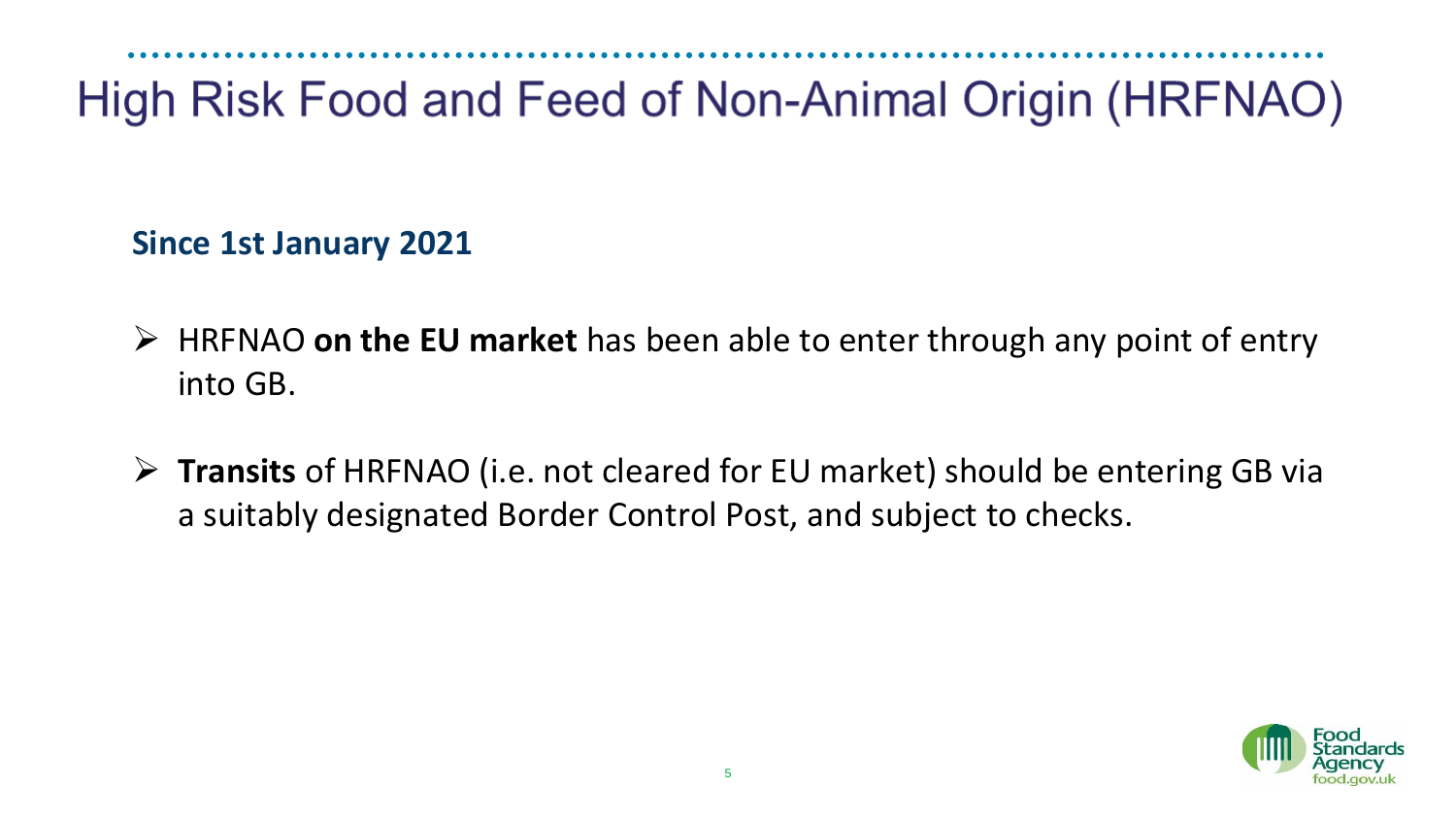**From 1st January 2022**

- ➢ All HRFNAO on EU market exported to GB must be **pre-notified on IPAFFS**
- $\triangleright$  HRFNAO on the EU market can continue to enter GB via any entry point
- $\triangleright$  HRFNAO on the EU market will not be subject to any import checks

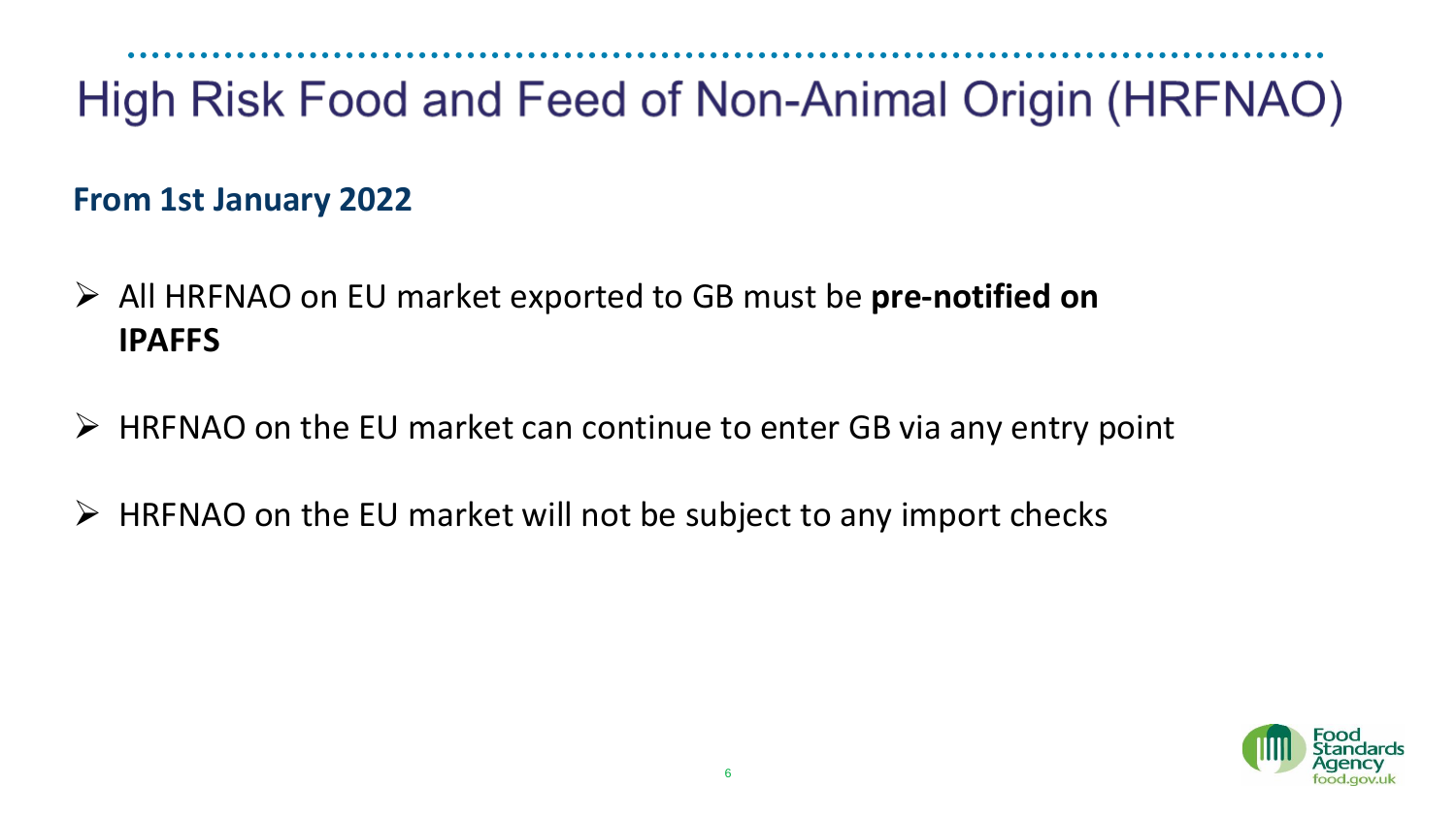## High Risk Food and Feed of Non-Animal Origin (HRFNAO) **From 1st July 2022**

- ➢ **All** HRFNAO on the EU market must enter GB via a suitably designated BCP having first pre-notified that BCP via IPAFFS
- ➢ HRFNAO Consignments from the EU will be subject to import checks at the frequencies specified in legislation

continued…

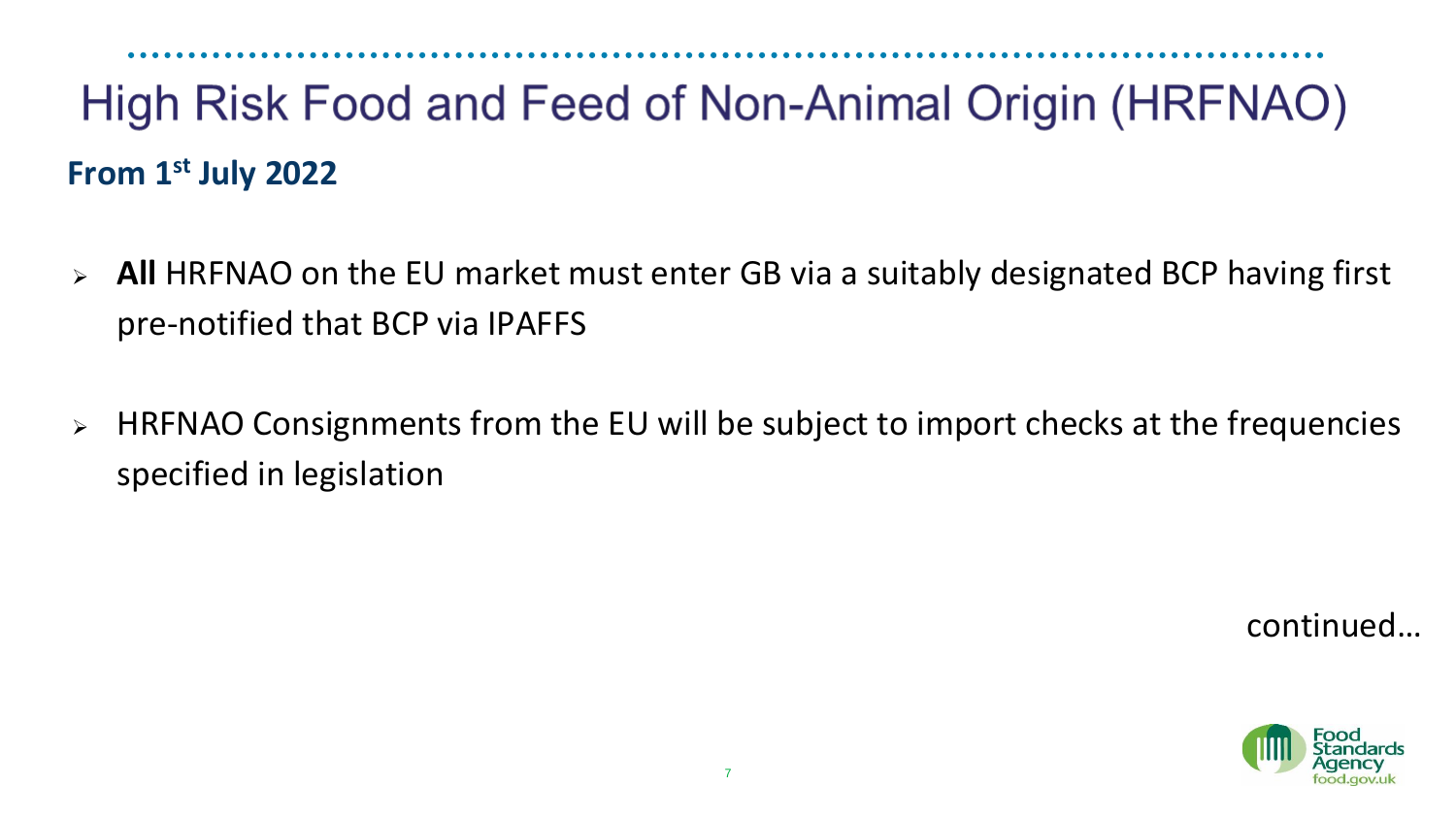**From 1 July 2022 continued…** 

- ➢ \*Some HRFNAO will need new official certificates / declarations in the EU prior to export to GB, for example goods covered by:
	- ➢ Annex II [Retained EU Regulation 2019/1793](https://www.legislation.gov.uk/all?title=2019%2F1793) (temporary/emergency controls)
	- ➢ [Retained EU Regulation 2020/1158](https://www.legislation.gov.uk/all?title=2020%2F1158) (Chernobyl controls)
	- ➢ [Retained EU Regulation 284/2011](https://www.legislation.gov.uk/all?title=284%2F2011) (Plastic kitchenware from China)

\*NB if the products are *processed* in the EU, then they will become a product of that EU Member State and fall outside of the scope of the regulation.

The EU have a different interpretation for [exports of processed HRFNAO f](https://www.gov.uk/guidance/exporting-or-moving-high-risk-food-and-feed-of-non-animal-origin-to-the-eu-or-northern-ireland)rom GB.

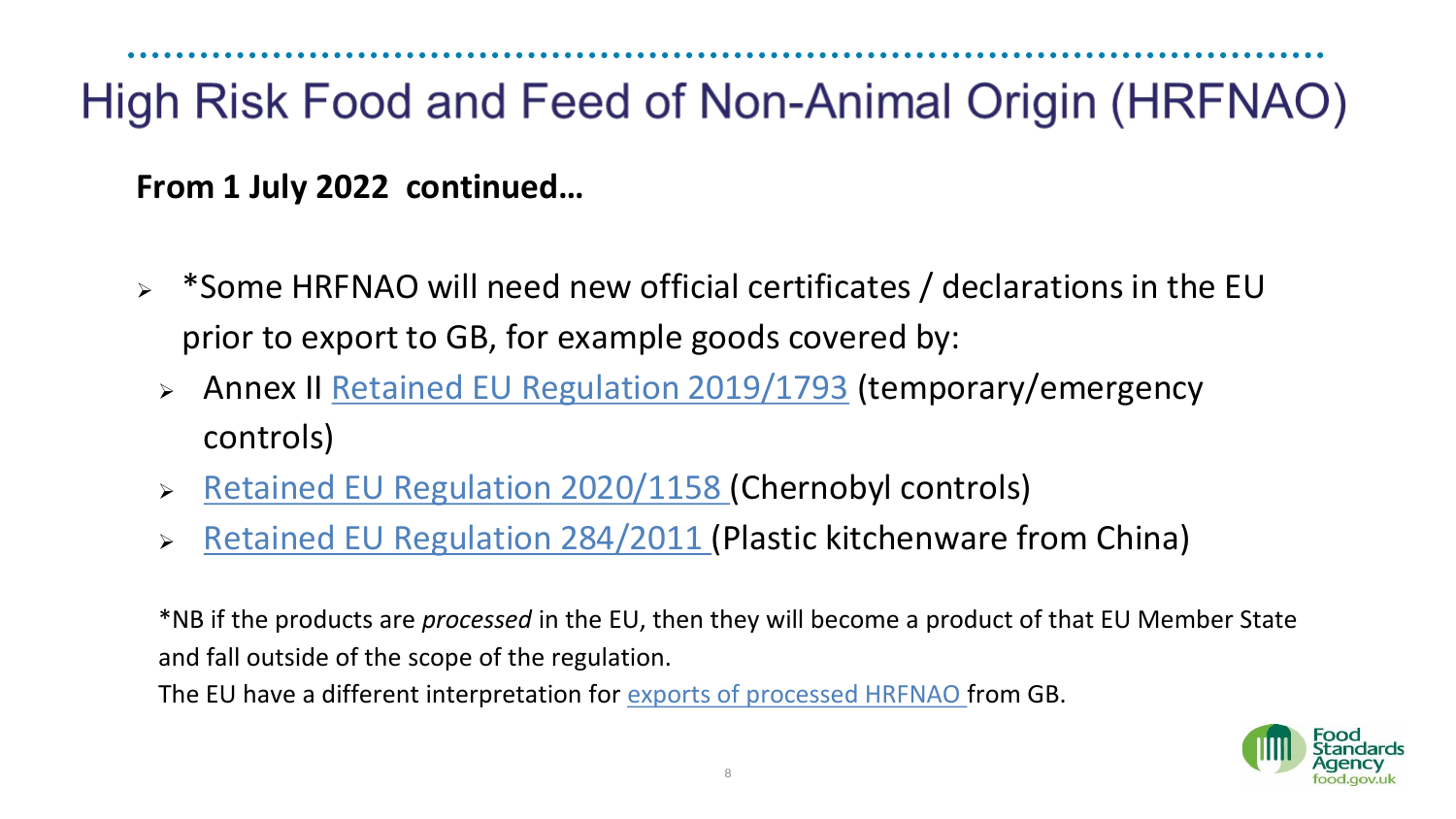### High Risk Food and Feed of Non-Animal Origin (HRFNAO) **Official Certificates**

- ➢ Follow this link for [Official Certificates for import of HRFNAO into GB](https://www.gov.uk/government/publications/high-risk-food-and-feed-not-of-animal-origin-hrfnao-health-certificates)
- ➢ Certain HRFNAO products cannot be recertified for export from the EU to GB as the regulations specify the certifying bodies in the country of origin:
	- ➢ Rice from China [\(Retained EU Decision 2011/884\)](https://www.legislation.gov.uk/all?title=2011%2F884) (GMO controls)
	- ➢ Products from Japan ([Retained EU Regulation 2016/6\)](https://www.legislation.gov.uk/all?title=2016%2F6) (Fukushima)